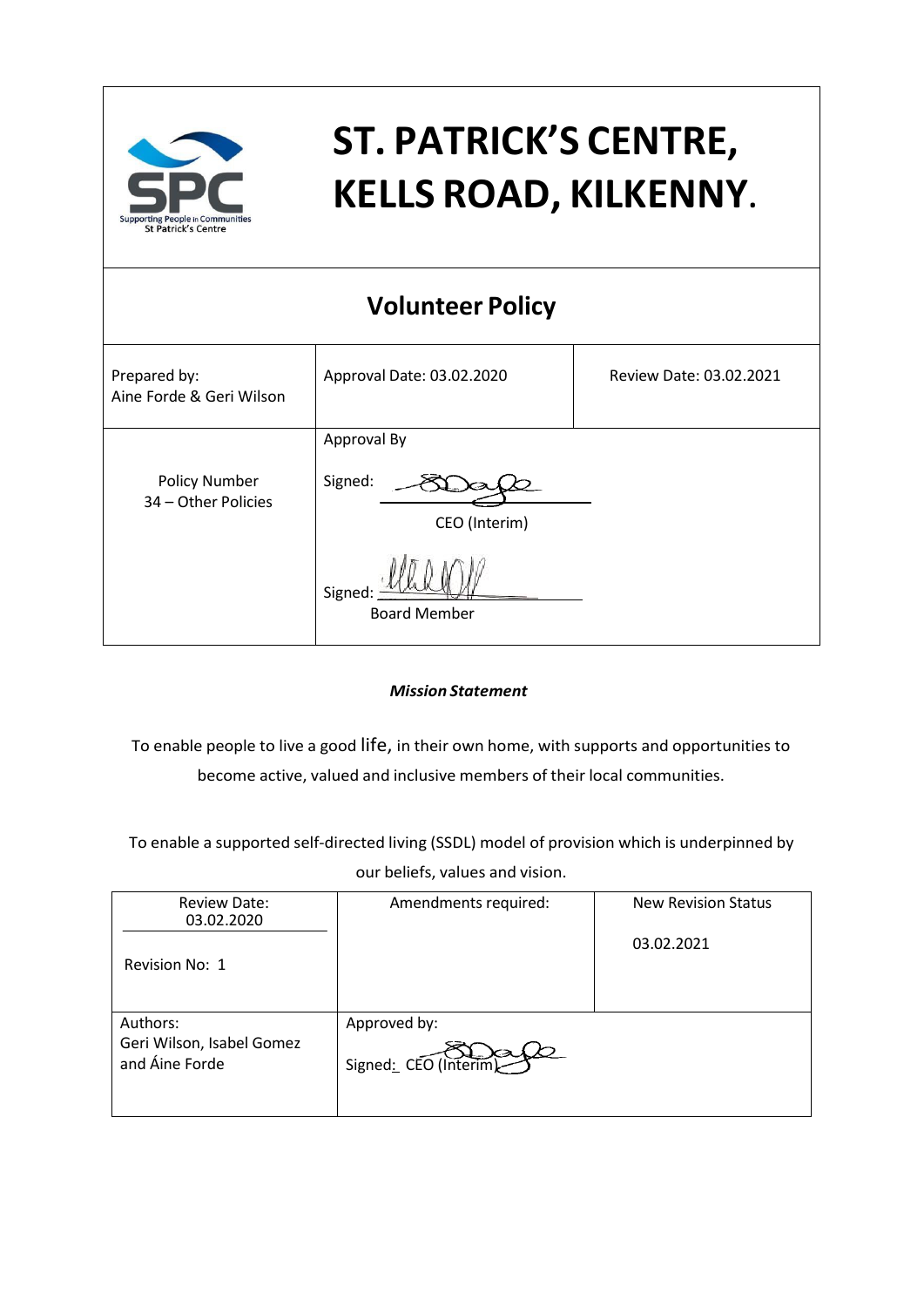## **Contents**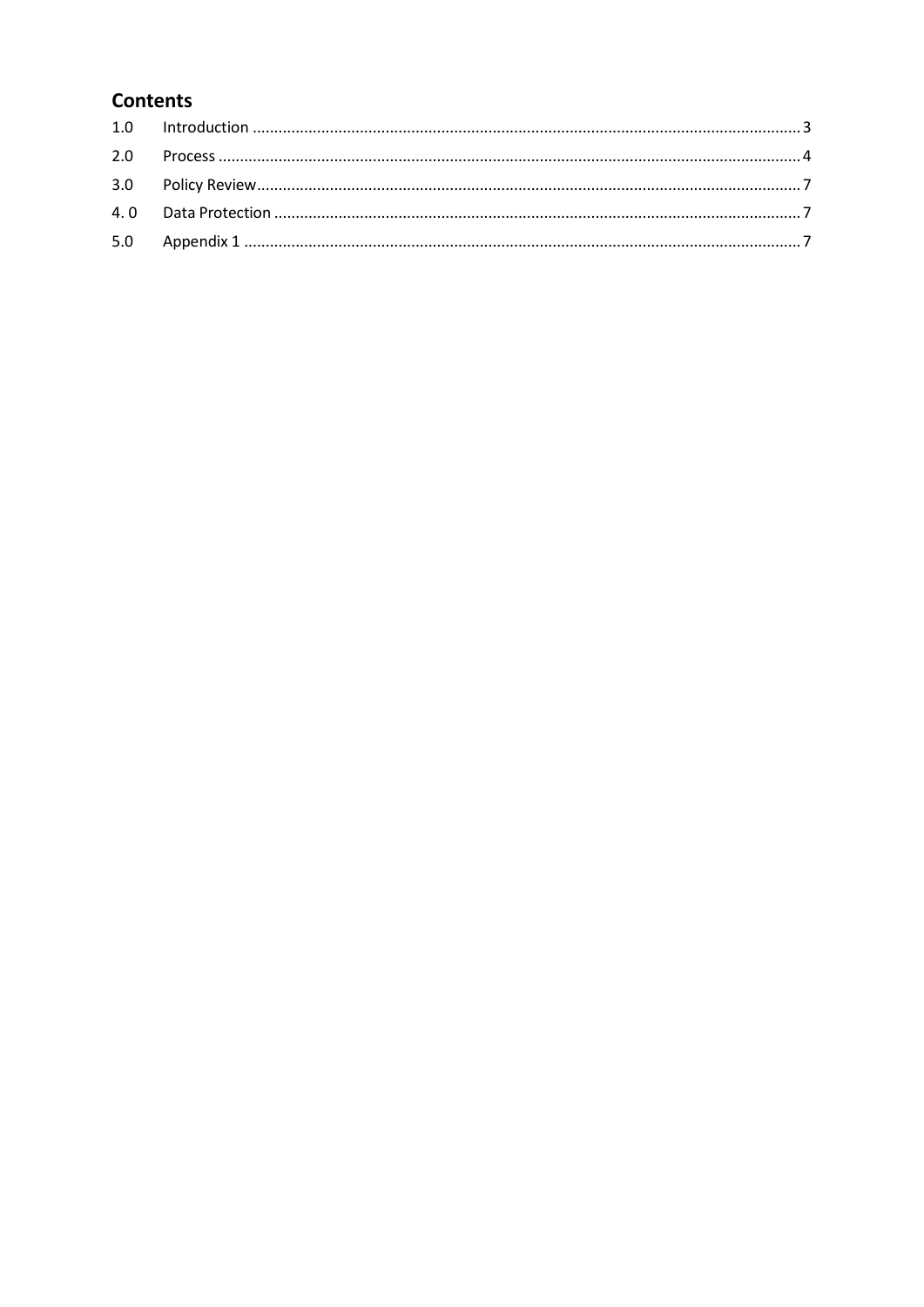### <span id="page-2-0"></span>**1.0 Introduction**

- 1.1. It is anticipated that the introduction of a Volunteer Programme to St Patrick's Centre, Kilkenny (SPC) will significantly contribute to enhancing both the supported persons' social image and life skills. Establishing meaningful social roles for people supported has the potential to help societally devalued people to gain greater access to the good things of life and to be spared some of the negative effects of social devaluation. There are two strategies for pursuing this goal for devalued people: -
	- Enhancement of the person's social image
	- Enhancement of their life skills
- 1.2. SPC recognises the important and valuable contribution made by Volunteers in promoting and enhancing the social lives of the people we support. Volunteers are not a substitute for paid employees of SPC. They are not duty bound but give of their time voluntarily because of an affinity for the person supported.
- 1.3. The Volunteer Programme aims to increase the societal value of the person supported as it will give a sense of belonging and continuity with the wider community outside of SPC.
- 1.4. It is the ultimate goal of SPC to develop our Volunteer Policy so that it will facilitate unpaid Volunteers supporting people without being accompanied by paid employees (subject to Garda Vetting). This will enable the development of freely given relationships and extend opportunities for people to spend time with unpaid people in a socially normative manner. However, Volunteers may also engage in other voluntary activities in SPC, not involving people supported.
- 1.5. The volunteer model developed in SPC is in line with the Citizen Advocacy Principles.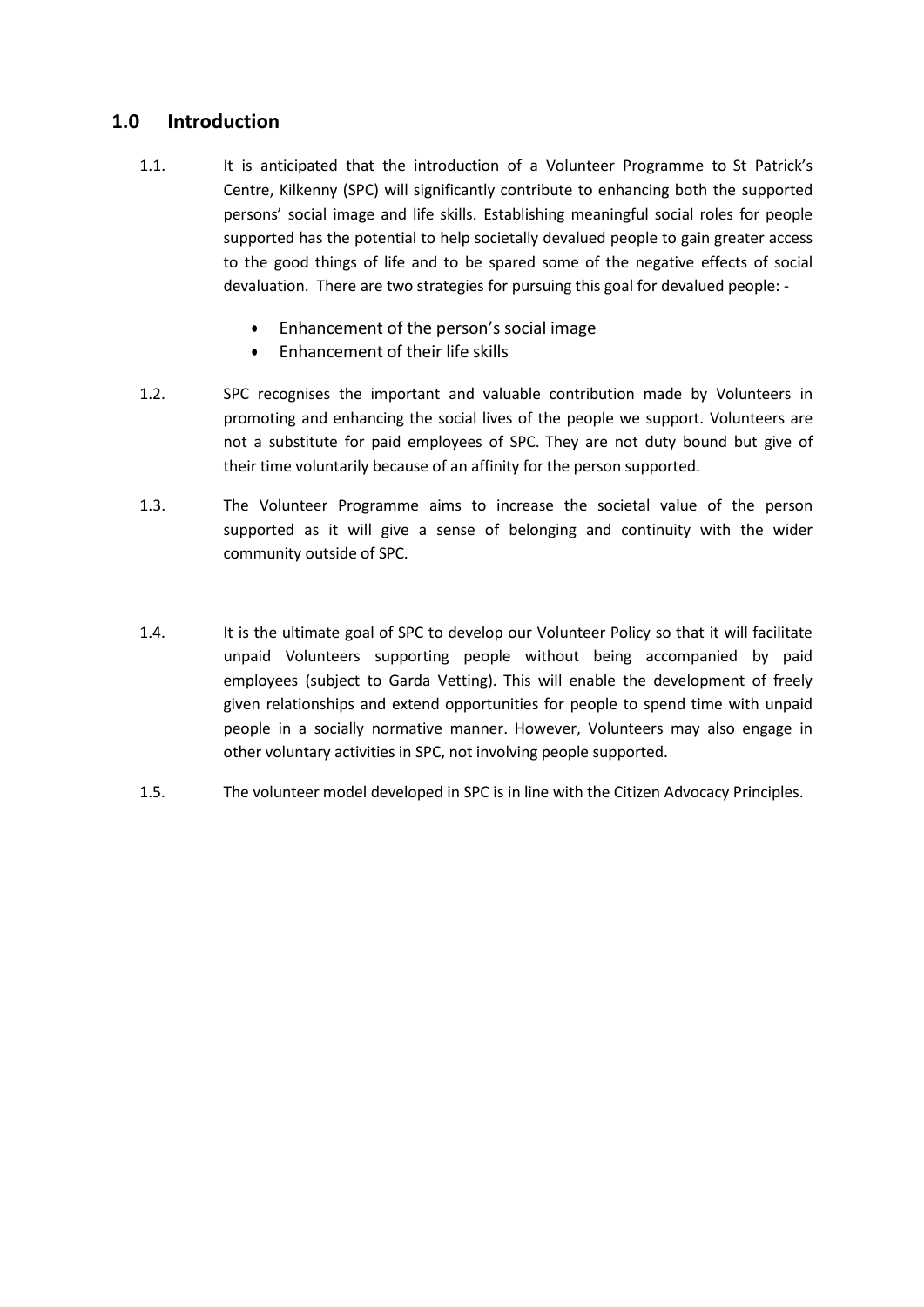#### <span id="page-3-0"></span>**2.0 Process**

2.1. Any request to become a Volunteer should be referred directly to the Social Work Department who will acknowledge same.

#### 2.2. **The Social Worker establishes the Category of the Volunteer:**

- **a.** Employee Volunteer
- **b.** Subject matter expert or
- **c.** External Volunteer

#### **Basic requirements for each category:**

**a.** The Employee Volunteer: The Employee Volunteer will need to have completed their mandatory and mandated training and be aware of intimate care plans, risk assessments and any other relevant care plans in relation to the supported person.

It should be noted that Employee Volunteers are indemnified by SPC insurance when volunteering with the people supported, outside of their working hours.

- **b.** Subject Matter Expert: The subject matter expert is not required to have Garda Vetting or training. This will be covered by the SPC employee who will accompany the subject matter expert at all times and the SPC employee will have the required vetting and training.
- **c.** External Volunteer: The External Volunteer will not be required to have Garda vetting or training in relation to the supported person. The External Volunteer will be accompanied at all times by an SPC employee and the SPC employee will have the necessary training and vetting.

However, the External Volunteer, when not accompanying a person supported with a member of staff can make themselves available to carry out other voluntary activities, not involving a person supported.

- 2.3. The Social Work Team approves the initial application.
- 2.4. While the Volunteer may be known to the person supported, they will now be meeting them in a different capacity. A meeting should be convened where the person supported will meet with their Volunteer in the company of their employee team, to assess compatibility. If compatibility is established, then consent of the person supported needs to be ascertained.

The member of the employee team should use the SPC Capacity and Consent Policy/Consent Protocol when seeking consent from the person supported.

2.5. The check list should be completed before final approval. The checklist forms part of the Volunteer Application Form attached to this policy **(see appendix 1).** Once the social worker is satisfied with same, then the Volunteer Application Form can be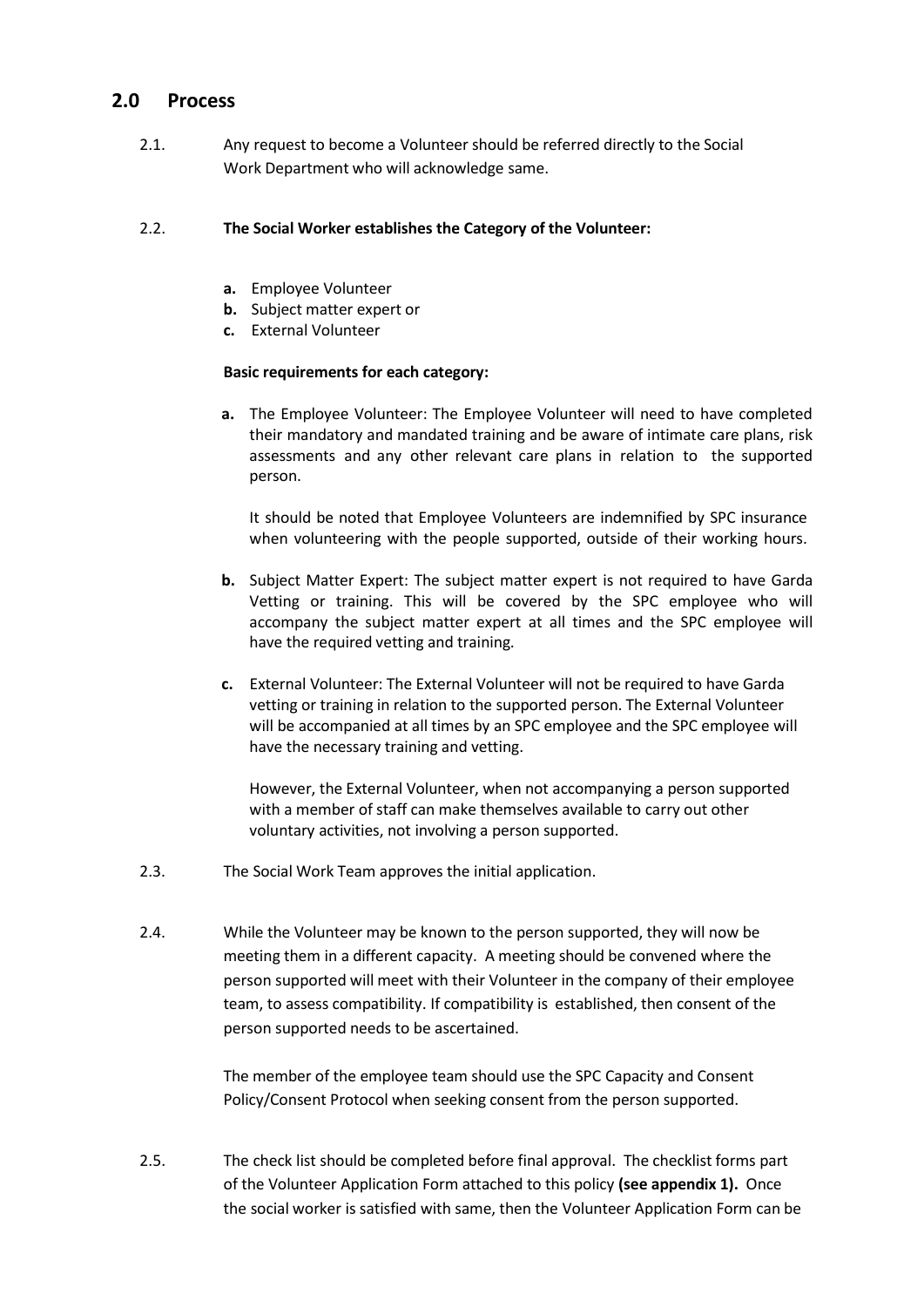signed and retained with the social work department, in accordance with the file retention policy.

- 2.6. Social Worker should inform family of the person supported that the Volunteer is commencing, as a matter of courtesy.
- 2.7. The Volunteer should provide an update every three months. The Social Worker will also seek feedback at that time. If an issue arises with the person supported or the Volunteer in the meantime, then they should bring it to the attention of the Social Work department.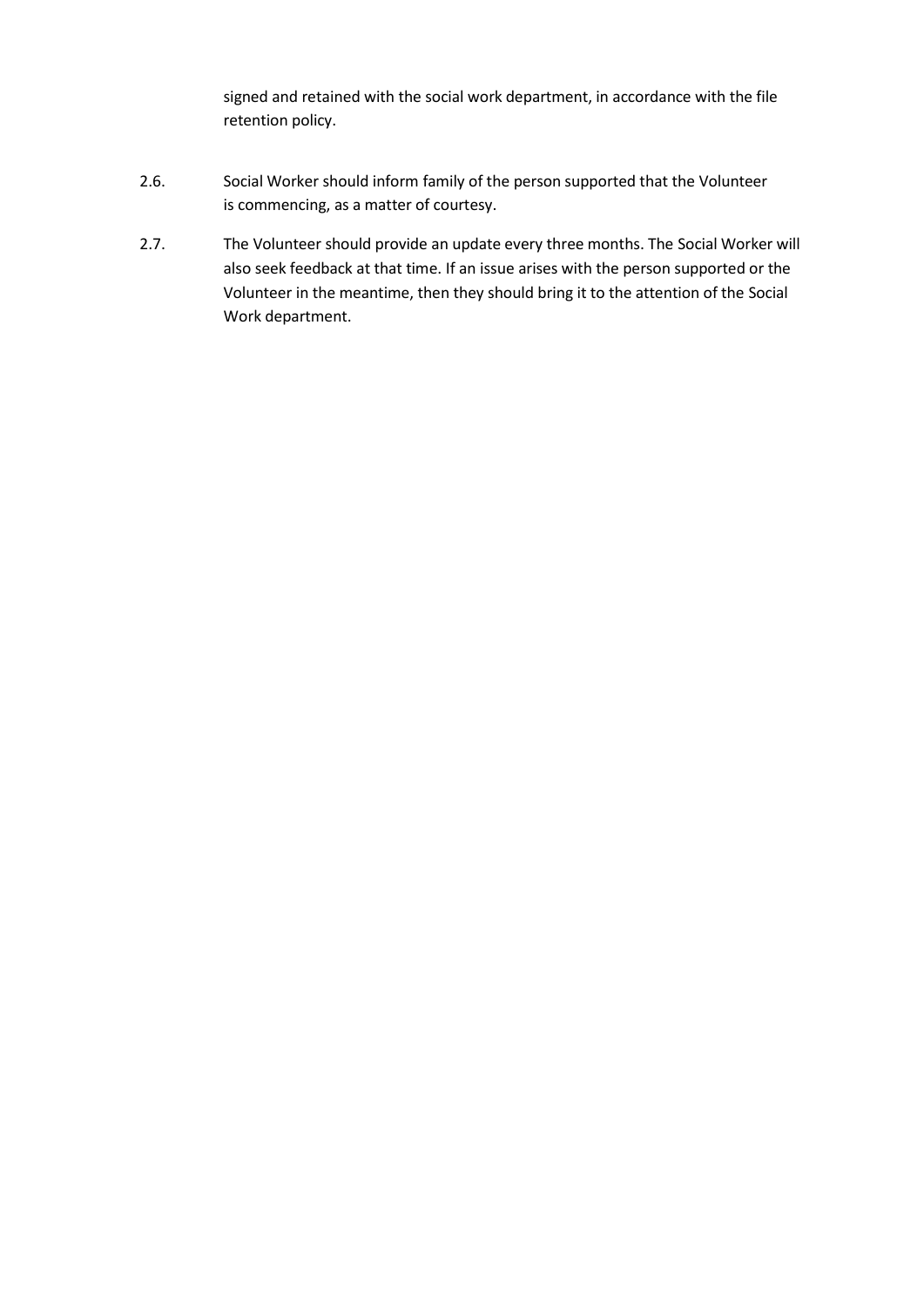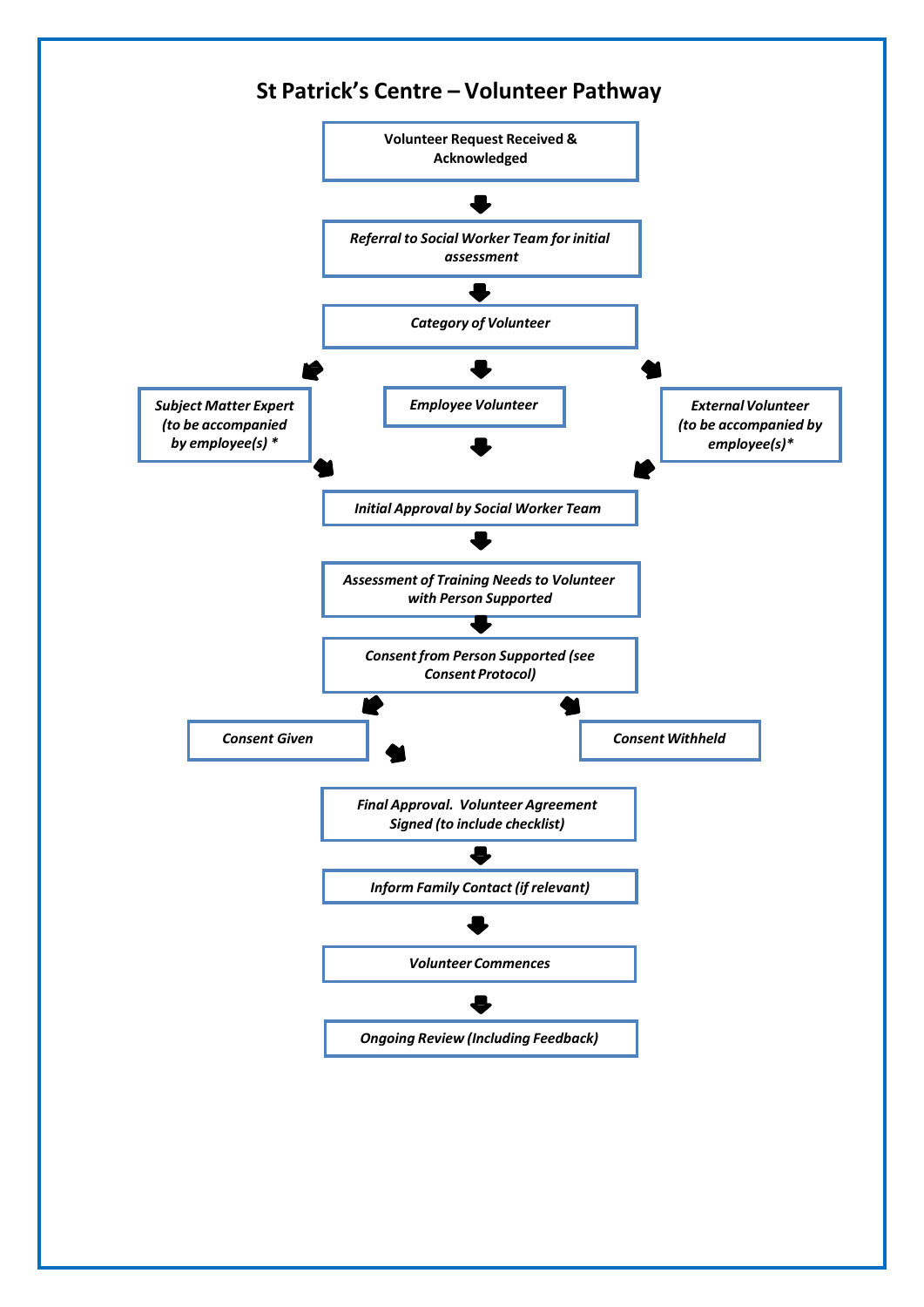## <span id="page-6-0"></span>**3.0 Policy Review**

3.1. The Volunteer Policy will be subject to a bi annual review by the Social Work Department in line with the SPC policy pathway and evidence based best practice.

### <span id="page-6-1"></span>**4. 0 Data Protection**

4.1. All personal data collected will be processed in compliance with the SPC Data Protection Policy, legislation and regulations.

## <span id="page-6-2"></span>**5.0 Appendix 1**

5.1. Volunteer Application form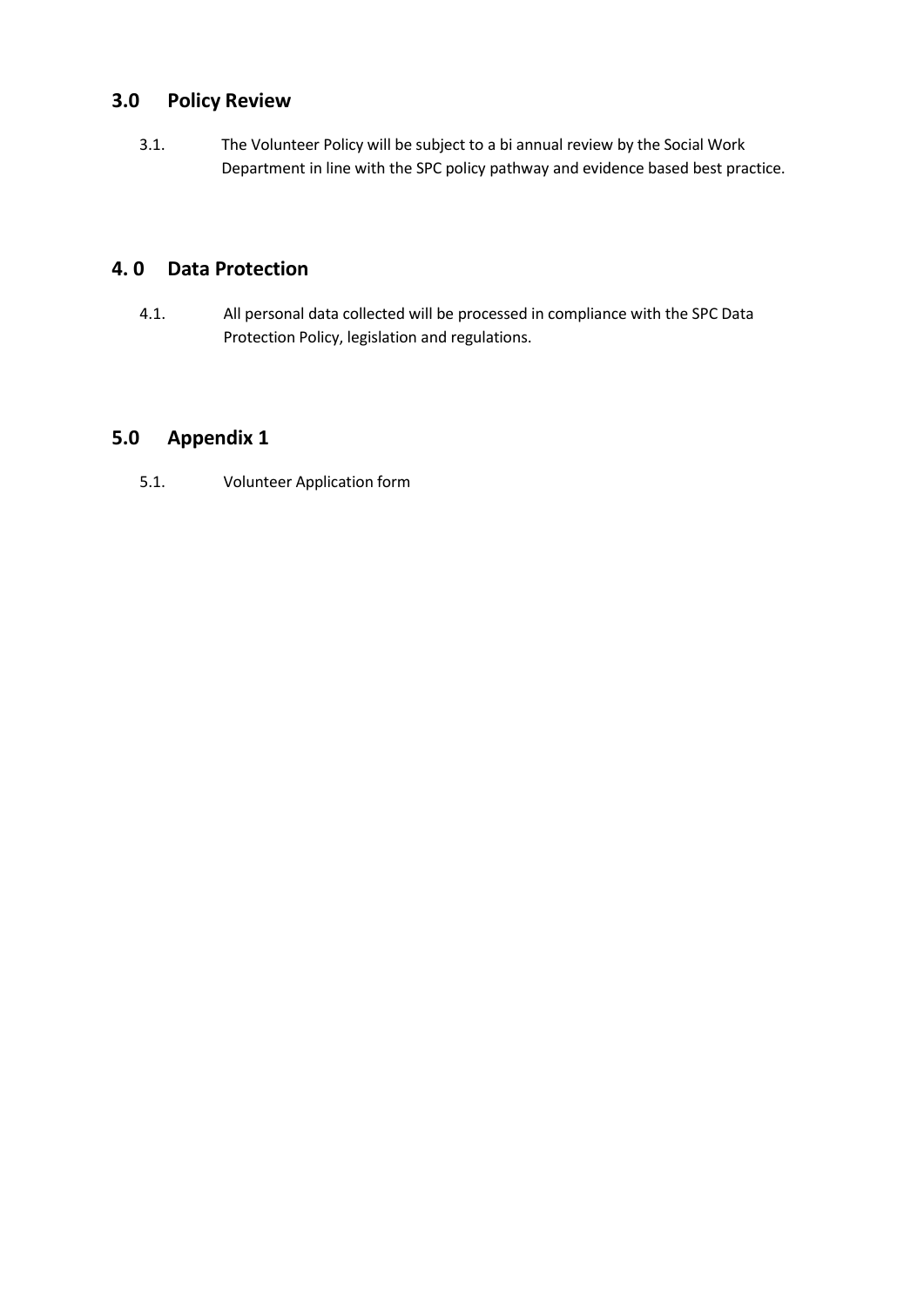## **Volunteer Application Form**



| <b>Volunteer Details</b>                                                            | <b>Person Supported Details</b> |
|-------------------------------------------------------------------------------------|---------------------------------|
|                                                                                     |                                 |
|                                                                                     |                                 |
|                                                                                     |                                 |
|                                                                                     |                                 |
| Mobile: ______________________________                                              |                                 |
| <b>Category of Volunteer;</b>                                                       |                                 |
| Employee Volunteer □ Subject Matter Expert □ External Volunteer □                   |                                 |
| Why would you like to volunteer at SPC?                                             |                                 |
|                                                                                     |                                 |
|                                                                                     |                                 |
|                                                                                     |                                 |
|                                                                                     |                                 |
|                                                                                     |                                 |
|                                                                                     |                                 |
|                                                                                     |                                 |
| <b>Received &amp; Acknowledged by Social Work Department:</b>                       |                                 |
|                                                                                     |                                 |
|                                                                                     |                                 |
| <b>Approval by Social Work Department:</b>                                          |                                 |
|                                                                                     |                                 |
| Volunteering with SPC. I also confirm that I have informed the family of the person |                                 |
| supported regarding the commencement of a volunteer.                                |                                 |
|                                                                                     |                                 |
| <b>Confidentiality Policy</b>                                                       |                                 |
|                                                                                     |                                 |
|                                                                                     |                                 |
|                                                                                     |                                 |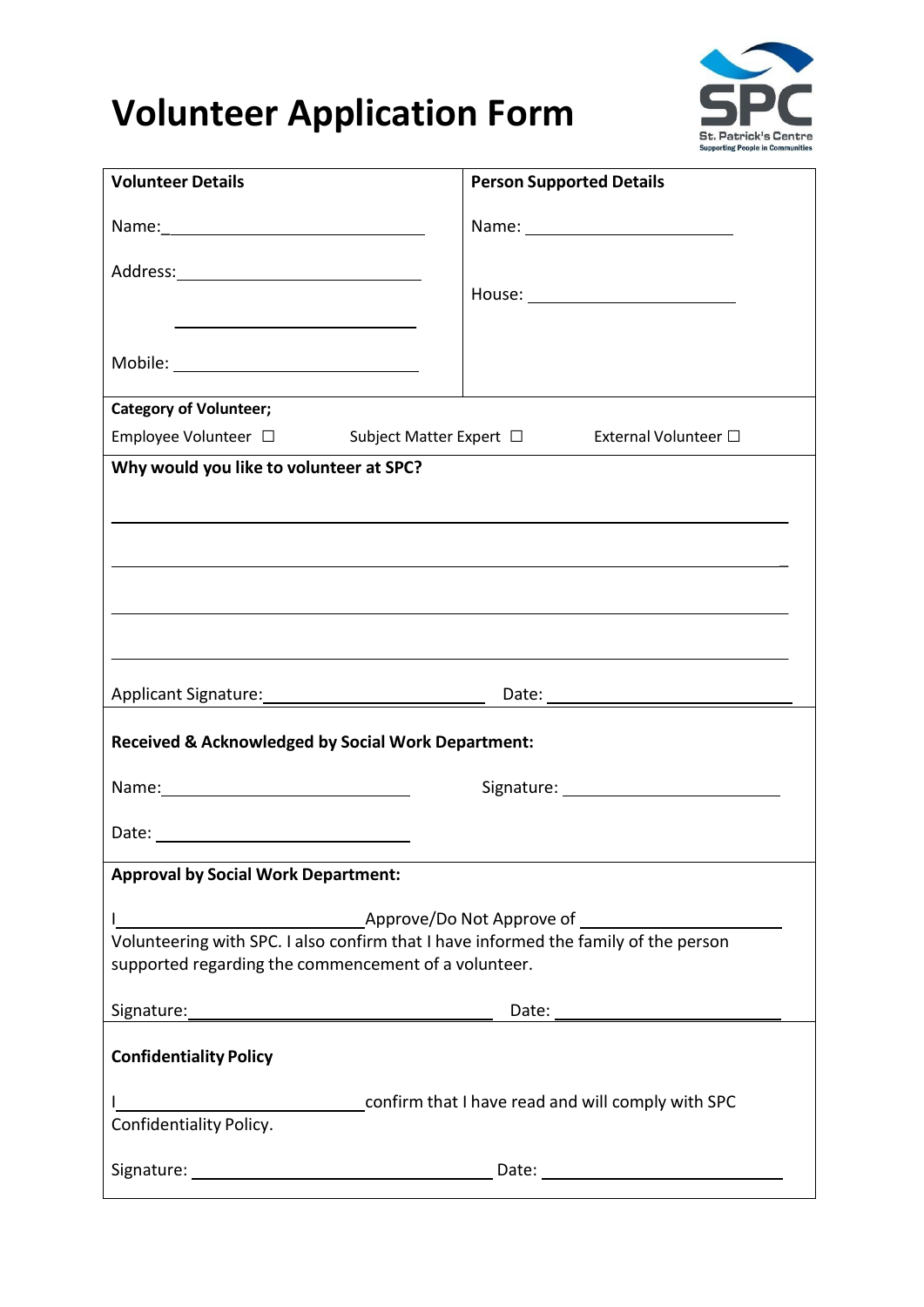| Please complete the below 3 sections if you are an Employee Volunteer                                                                                                                          |  |  |  |
|------------------------------------------------------------------------------------------------------------------------------------------------------------------------------------------------|--|--|--|
| 1) Meeting with Team Leader/PIC                                                                                                                                                                |  |  |  |
| _confirm that I have met with Team Leader/PIC_<br>and that I've been made aware of the Intimate Care Plans, Risk Assessments and other<br>relevant care plans related to the person supported. |  |  |  |
|                                                                                                                                                                                                |  |  |  |
|                                                                                                                                                                                                |  |  |  |
| 2) Checklist                                                                                                                                                                                   |  |  |  |
| Gardaí Vetting form completed & sent to HR with necessary ID<br>(This is only required if your current Gardaí Vetting is out of date)                                                          |  |  |  |
| This is not a requirement for an External Volunteer engaged in activities, not involving a person supported                                                                                    |  |  |  |
| <b>Mandatory Training</b>                                                                                                                                                                      |  |  |  |
| 1. Manual & Patient Handling                                                                                                                                                                   |  |  |  |
| 2. Fire Level 1                                                                                                                                                                                |  |  |  |
| Introduction to Children First Online (www.hseland.ie)<br>3.                                                                                                                                   |  |  |  |
| 4. Safeguarding Vulnerable Persons                                                                                                                                                             |  |  |  |
| Mandated Training: (Cross out ones that aren't required for Person Supported)                                                                                                                  |  |  |  |
| 1. Epilepsy & Buccal Midazolam                                                                                                                                                                 |  |  |  |
| 2. Oxygen Therapy                                                                                                                                                                              |  |  |  |
| 3. Basic Life Support                                                                                                                                                                          |  |  |  |
| 4. Studio 3                                                                                                                                                                                    |  |  |  |
| <b>Medication Administration</b><br>5.                                                                                                                                                         |  |  |  |
| Food Hygiene<br>6.                                                                                                                                                                             |  |  |  |
| Dysphagia Training<br>7.                                                                                                                                                                       |  |  |  |
| Lámh Module One<br>8.                                                                                                                                                                          |  |  |  |
| 9. Peg Care                                                                                                                                                                                    |  |  |  |
| 3) Confirmation of Training & Gardaí Vetting                                                                                                                                                   |  |  |  |
| confirm that I have completed the above mentioned<br>training and returned the completed Gardaí Vetting form to the HR Office (If required).                                                   |  |  |  |
| <u> 1990 - Johann Barbara, martin a</u><br>Signed:<br>Date:                                                                                                                                    |  |  |  |